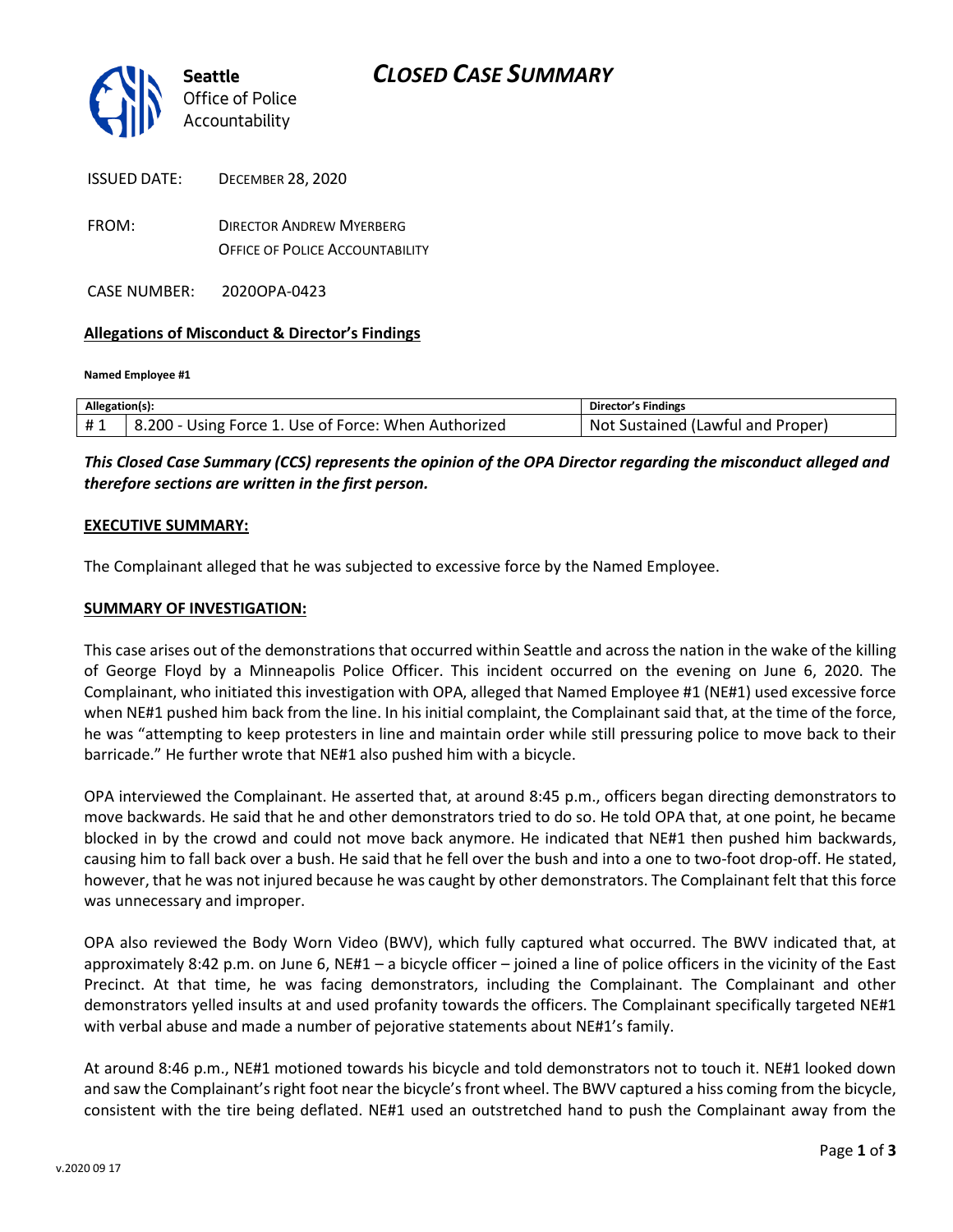# *CLOSED CASE SUMMARY*

OPA CASE NUMBER: 2020OPA-0423

bicycle. The Complainant moved backwards several steps, bumping into a bush. He did not fall over at any time. The Complainant then moved back to the line and again began interacting with NE#1, at one point commenting that they had the same bicycle gloves, though the Complainant said that he used his for "mountain biking" rather than NE#1 who used gloves for "beating people." From a review of the BWV, NE#1 did not push the Complainant with a bicycle, as the Complainant indicated in his initial complaint. The BWV also established that the officers were not pushing the crowd back in the immediate moments before the force.

Lastly, OPA interviewed NE#1. He recalled observing the Complainant using a foot to deflate his front bicycle tire. He pushed the Complainant back to prevent him from doing so, as this would yield his bicycle non-functional. Based on this, he believed that the force he used to push the Complainant back was appropriate and consistent with policy. NE#1 noted that the Complainant's later comment concerning having the same bicycle gloves indicated that the Complainant had knowledge of bicycles and intended to deflate the tire.

## **ANALYSIS AND CONCLUSIONS:**

#### **Named Employee #1 - Allegation #1** *8.200 - Using Force 1. Use of Force: When Authorized*

SPD Policy 8.200(1) requires that force used by officers be reasonable, necessary and proportional. Officers shall only use "objectively reasonable force, proportional to the threat or urgency of the situation, when necessary, to achieve a law-enforcement objective." Whether force is reasonable depends "on the totality of the circumstances" known to the officers at the time of the force and must be balanced against "the rights of the subject, in light of the circumstances surrounding the event." (SPD Policy 8.050.) The policy lists a number of factors that should be weighed when evaluating reasonableness. (*See id*.) Force is necessary where "no reasonably effective alternative to the use of force appeared to exist" and "the amount of force used was reasonable to effect the lawful purpose intended." (*Id*.) Lastly, the force used must be proportional to the threat posed to the officer. (*Id*.)

The BWV indicated that virtually every aspect of the Complainant's account was inconsistent with the video except for the fact that he was pushed. First, there was no evidence that, prior to the force, the Complainant was trying to "keep demonstrators in line." To the contrary, he was at the front of the line actively yelling at and insulting officers. Second, the officers were not pushing the crowd back before the force occurred and there was no indication that the Complainant was blocked by the crowd. Third, NE#1 did not push the Complainant with his bicycle. Fourth, NE#1 did not push the Complainant for no reason and in an escalating fashion. Notably, the Complainant neglected to indicate in his complaint that he placed his foot on the front tire of NE#1's bicycle in order to let the air out. Fifth, the Complainant did not fall over a bush or fall to the ground at all. Ultimately, the significant number of inconsistencies between the Complainant's recounting of this incident and the video causes OPA to strongly doubt his veracity and the motive behind this complaint.

What the video showed was the Complainant verbally abusing officers and then placing his foot in a manner to deflate NE#1's front bicycle tire. When the Complainant did so, NE#1 was permitted to push him back to prevent this from continuing. NE#1 had a law enforcement interest in ensuring that his bicycle was functioning and as indicated above, a flat tire would have undermined this. The force NE#1 used – a push – was appropriate under the circumstances and was proportional given the Complainant's conduct.

For these reasons, OPA recommends that this allegation be Not Sustained – Lawful and Proper.



**Seattle** *Office of Police Accountability*